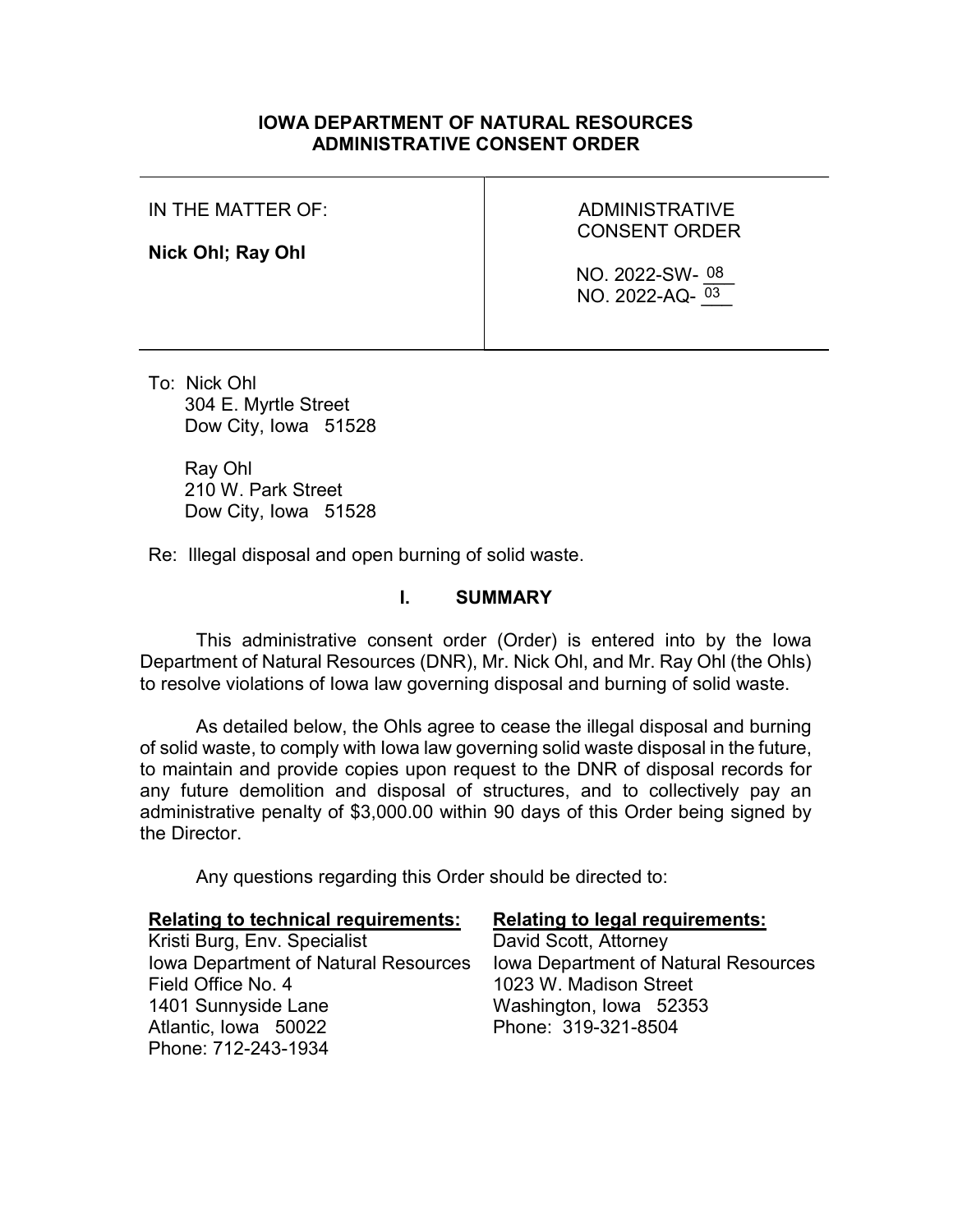## Payment of penalty to:

Director of the Iowa DNR Wallace State Office Building 502 East Ninth Street Des Moines, Iowa 50319-0034

# II. JURISDICTION

This Order is issued pursuant to Iowa Code § 455B.307(2), which authorizes the Director of the DNR to issue any order necessary to secure compliance with or prevent a violation of Iowa Code chapter 455B, Division IV, Part 1 (solid waste) and the rules promulgated or permits issued pursuant thereto; Iowa Code §§ 455B.134(9) and 455B.138(1), which authorize the Director to issue any order necessary to secure compliance with or prevent a violation of Iowa Code chapter 455B, Division II (air quality), and the rules promulgated or permits issued pursuant to that Division; and, Iowa Code § 455B.109 and 567 Iowa Administrative Code (IAC) 10, which authorize the Director to assess administrative penalties.

# III. STATEMENT OF FACTS

The following facts are relevant to this matter:

1. Mr. Nick Ohl owns a trailer court located at 402-512 Fulton Street, Dow City, Iowa.

2. On October 12, 2014, Mr. Nick Ohl was issued a letter of noncompliance by the DNR for improper disposal and open burning of two trailer homes at the trailer court. No asbestos checks were done. The letter explained applicable solid waste disposal regulations and the general restriction on the open burning of solid waste.

3. On October 6, 2021, DNR Field Office (FO) 4 received a complaint alleging that a home from 110 N. School Street, Dow City, Iowa was torn down and disposed of outside of the Dow City city limits at the east end of the Ohl Trailer Court. Mr. Ray Ohl was the contractor who demolished the home, owned by Mr. Tom Hast. In a telephone conversation between DNR and Mr. Ray Ohl, he stated that his intention was to have a "controlled burn" since the solid waste was outside of the Dow City city limits. Mr. Ohl was notified by the DNR on that call that the burning of solid waste is illegal in Iowa. He was also notified that the solid waste would have to be properly disposed of at the Crawford County Landfill.

4. On October 7, 2021, a letter of noncompliance was issued to Mr. Ray Ohl and Mr. Tom Hast for the illegal disposal of solid waste. Mr. Nick Ohl, the property owner where the demolished home was hauled, was copied on the letter.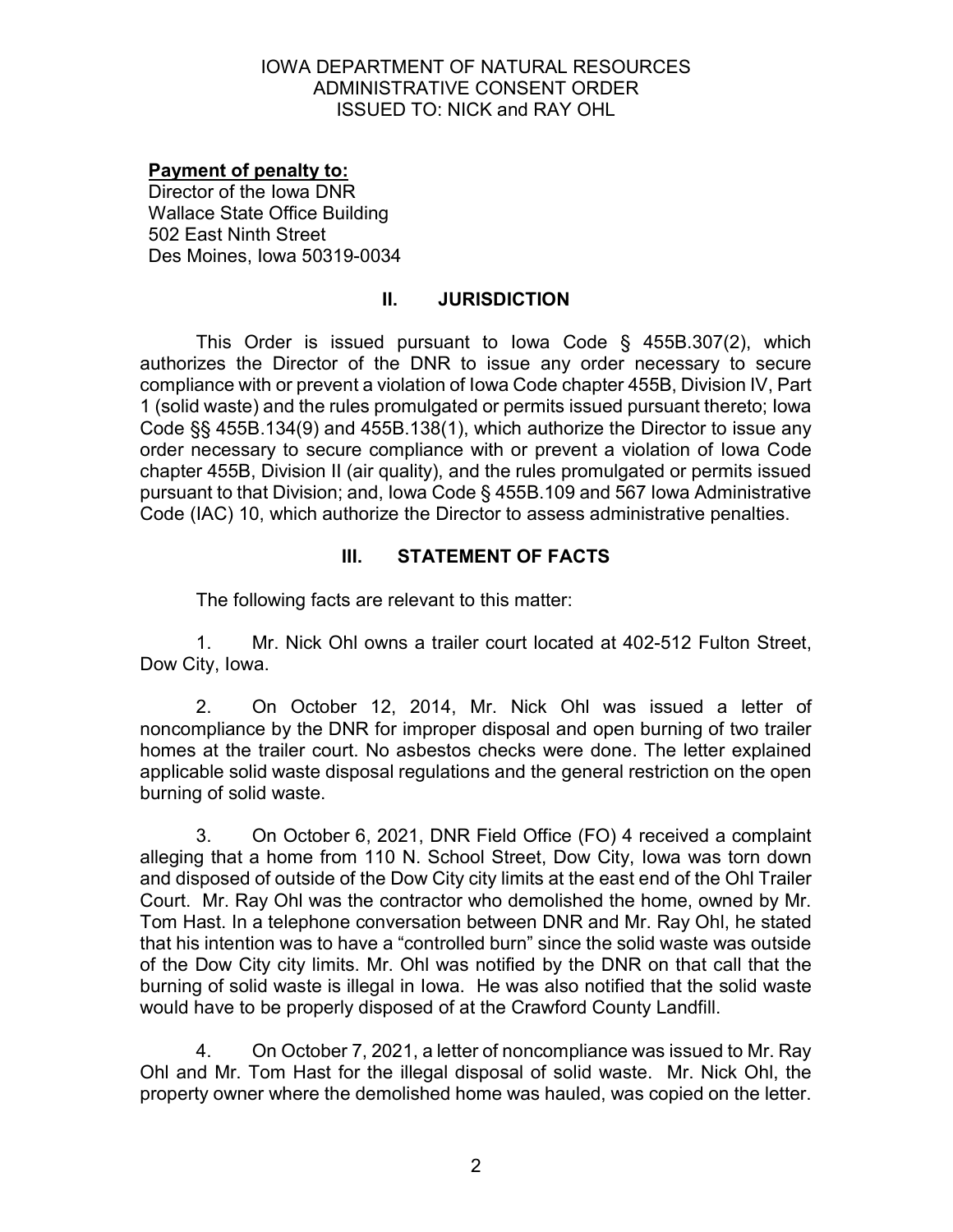5. On October 22, 2021, Mr. Tom Hast contacted DNR FO4 stating that someone set the demolished home on fire. Mr. Hast was notified by the Dow City Fire Chief, Joe Gorden. In a telephone conversation between DNR and Chief Gorden, he stated that Mr. Nick Ohl reported a "controlled burn" for 525 Fulton Street, Dow City, to the Crawford County Dispatch Center at 3:47 a.m. Chief Gorden was aware of the previous complaint and disposal requirement and responded to the site with the Assistant Fire Chief. After a verbal altercation with Mr. Nick Ohl, the Dow City Fire Department responded to the site and applied 3,500 gallons of water in an attempt to extinguish the fire.

On the same day, DNR staff visited the site. Mr. Ray Ohl was moving dirt and ashes around with a skid steer. He stated he didn't know who started the fire, but was aware that burning the illegally-disposed of solid waste was a violation of Iowa law. He also stated that as a Dow City Volunteer fire fighter, he was called to the scene by the fire chief at approximately 5:30 a.m. Mr. Ray Ohl was informed that the entire remains of the demolished home would need to be disposed of at the Crawford County Landfill and receipts submitted to DNR FO 4.

Mr. Ray Ohl provided one receipt that day for the shingles from the home that were taken to the Crawford County Landfill on the previous day. The landfill total was \$266.75 for 4.85 tons of shingles.

6. On October 26, 2021, Mr. Joe Gorden, Dow City Fire Chief, faxed the final fire report to FO 4. The report confirmed the facts enumerated above.

7. On October 27, 2021, a Notice of Violation was issued, via certified mail, to Mr. Ray Ohl and Mr. Nick Ohl for illegal solid waste disposal and open burning.

8. On November 15, 2021, photos were texted from Mr. Ray Ohl to DNR FO 4 showing the site having been cleaned up. A landfill receipt showing disposal of 6.31 tons for \$347.05 was also submitted.

# IV. CONCLUSIONS OF LAW

1. Iowa Code § 455B.301(23) defines solid waste as garbage, refuse, rubbish, and other similar discarded solid or semi-solid materials including but not limited to materials resulting from industrial and commercial activities such as construction and demolition debris.

2. Iowa Code § 455B.307(1) prohibits a person from dumping or depositing, or permitting the dumping or depositing, of any solid waste at any place other than a sanitary disposal project approved by the Director of the DNR. The above-stated facts establish a violation of this statutory prohibition.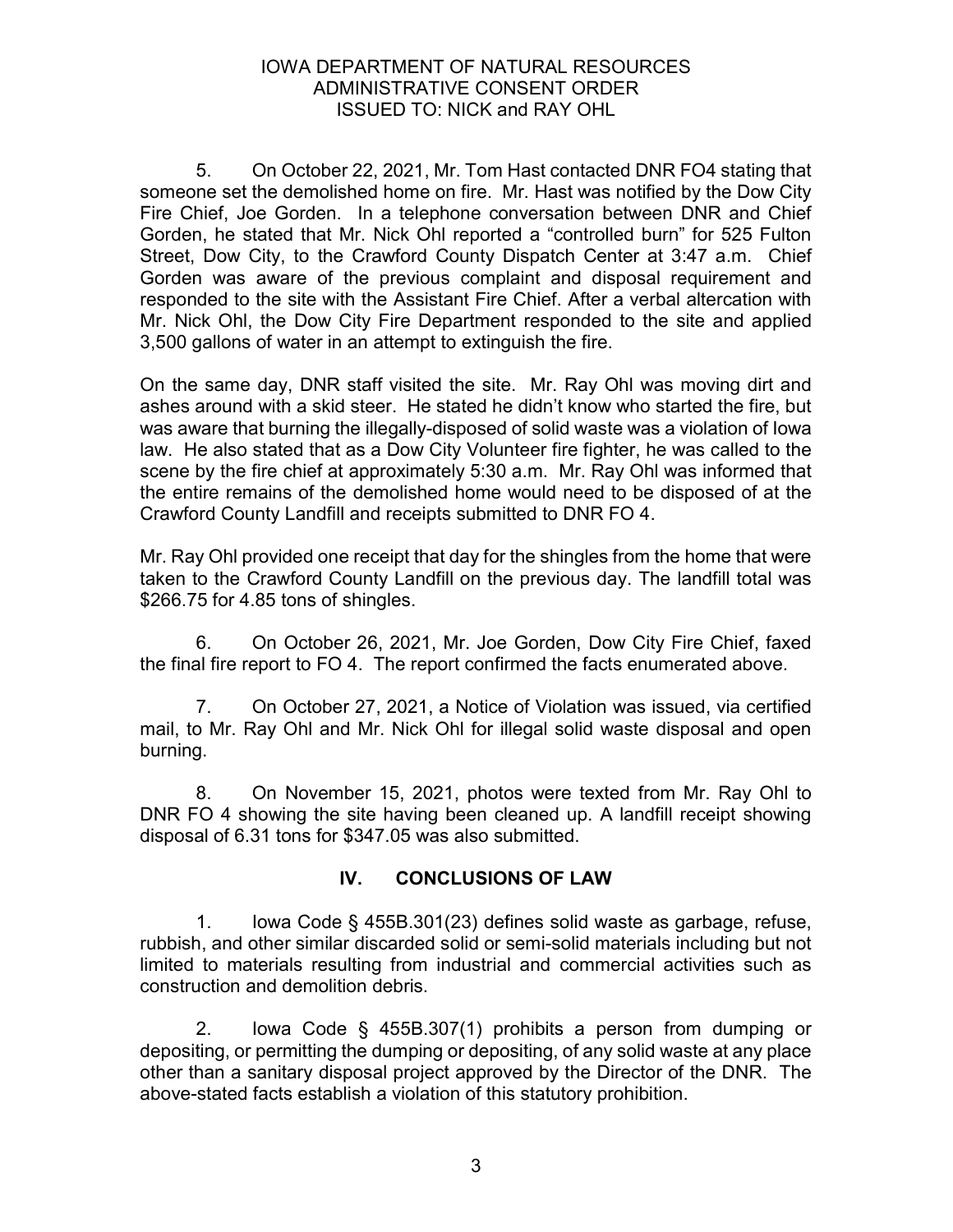3. Iowa Code § 455B.304 provides that the Environmental Protection Commission (Commission) shall establish rules governing the handling and disposal of solid waste, including appliances. The Commission has adopted such rules at 567 IAC chapters 100-123.

4. The Commission has adopted 567 IAC 100.4 which prohibits the illegal disposal of solid wasted. The above-stated facts establish violations of this provision.

5. Finally, the Commission has adopted 567 IAC 23.2 which prohibits the open burning of combustible materials, including demolished homes and other solid waste. The above-stated facts establish violations of this regulatory provision.

# V. ORDER

THEREFORE, the DNR orders and the Ohls agree to the following:

1. The Ohls will cease and prevent the illegal open burning of combustible material and will comply with all applicable Iowa regulations in the future.

2. The Ohls will cease and prevent the illegal disposal of solid waste at any location in the state, and will comply with all Iowa solid waste regulations in the future.

3. Finally, the Ohls will jointly pay an administrative penalty of \$3,000.00 within 90 days of this Order being signed by the Director. The penalty may be paid in monthly installments over 3 months or paid in full.

# VI. CIVIL PENALTY

1. Iowa Code § 455B.109 authorizes the Commission to establish by rule a schedule of civil penalties up to \$10,000.00 that may be assessed administratively. The Commission has adopted this schedule with procedures authorizing the Director to assess administrative penalties at 567 IAC 10.

2. Iowa Code § 455B.307(3) provides for civil penalties of up to \$5,000.00 per day for solid waste violations. Iowa Code § 455B.146 authorizes civil penalties of up to \$10,000.00 per day for air quality violations.

3. 567 IAC 10 establishes the criteria that the DNR must consider in determining whether an administrative penalty is warranted, and if so how much the penalty should be. The general categories for consideration are the economic benefit of the alleged non-compliance by the violator, the gravity of the alleged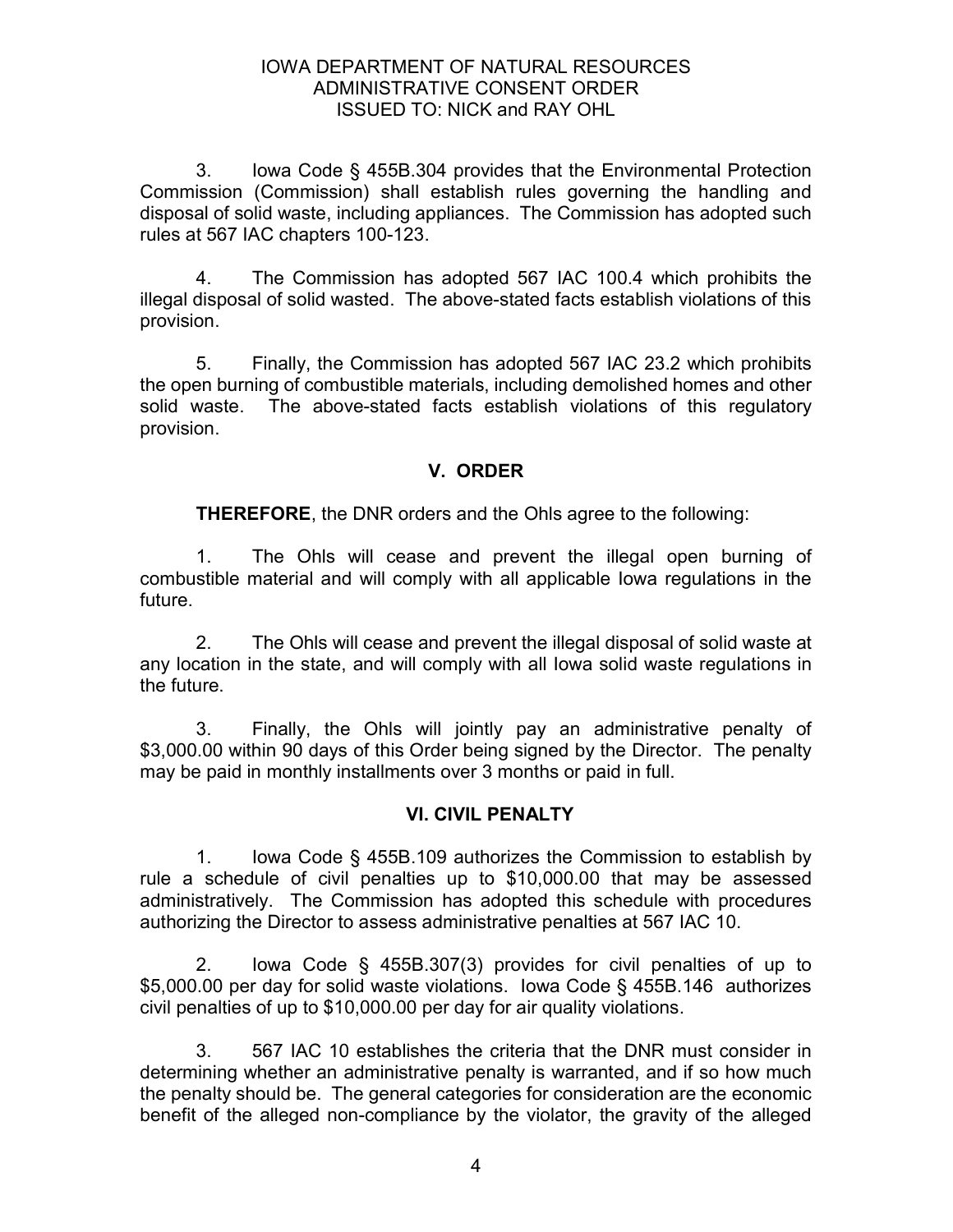violation, and the culpability of the violator. The administrative penalty assessed by this Order is determined as follows:

a) Economic Benefit: 567 IAC chapter 10 requires that the DNR consider the costs saved or that were likely to be saved by noncompliance. 567 IAC 10.2(1) states that "where the violator received an economic benefit through the violation or by not taking timely compliance or corrective measures, the department shall take enforcement action which includes penalties which at least offset the economic benefit." 567 IAC 10.2(1) further states, "reasonable estimates of economic benefit should be made where clear data are not available."

Based on DNR's review of the size of the demolished home, the solid waste from the home would weigh approximately 82 tons. Mr. Ray Ohl has submitted receipts totaling 11.16 tons, but some of that weight is dirt from the burned remnants. Assuming ten tons of the home has been properly disposed of, there would be approximately 72 tons of waste that was burned.

As such, the DNR is assessing \$2,000.00 conservatively for this factor in the interest of reaching a settlement.

b) Gravity of the Violations: Elements to consider when determining the gravity of a violation include the actual or threatened harm to the environment or public health and safety, and whether the violation threatens the integrity of the regulatory program.

State and federal air quality and solid waste disposal regulatory programs to protect health and environment are undermined by improper open burning and solid waste disposal. The open burning of a demolished home contributes to the degradation of large-scale ambient air quality. Persistent smoke in the air results in serious health risk and creates a nuisance condition. Further, failure to address the intentional illegal disposal and open burning of solid waste threatens the integrity of the regulatory program.

As such, \$500.00 is assessed for this factor in the interest of reaching a settlement.

c) Culpability: The factors to be considered in determining the culpability of the violator include the degree of intent or negligence of the violator, and whether the violator has taken remedial measures to address the harm caused by the violations.

The violators in this matter were aware of the applicable laws. Nick Ohl had been notified of applicable law by DNR, and Mr. Ray Ohl states he is a